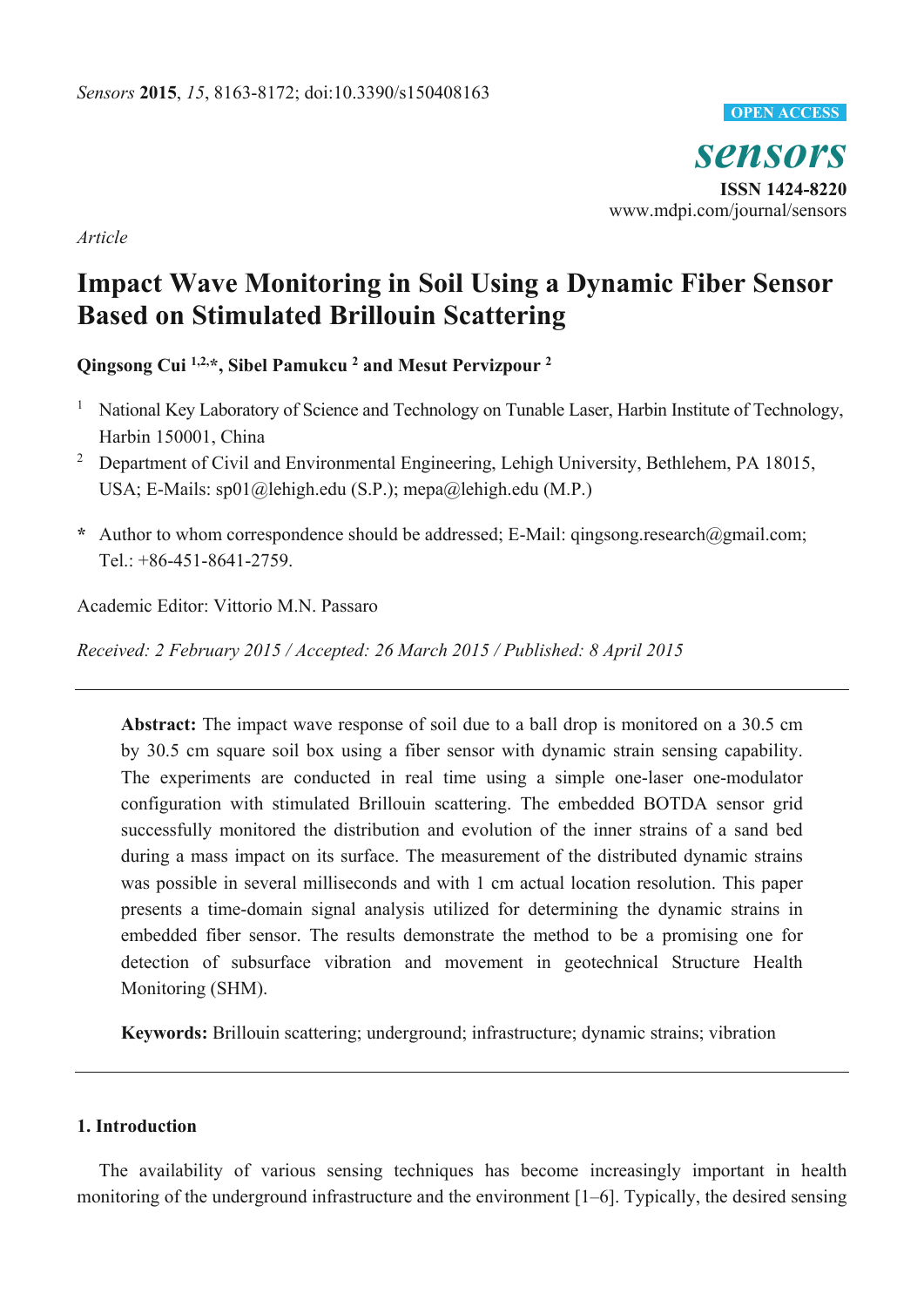system is one that is easily embedded into the structure, easy to operate, reliable and accurate for long-term continuous operation and that is sensitive to preemptive warning. The sensors used to capture sightless geo-events in the subsurface must be buried at a certain depth. Most of these sensors are targeted at monitoring multiple indices including moisture, temperature, pressure, vibration or other physical variables. Some remote subsurface sensors have also been designed and employed in military and security applications to monitor ground impact or site intrusions. Among the commonly used sensors, wired ones are often visible and can be prone to failure due to extreme environmental factors, which makes these sensors unsuitable for security and distributed applications. Issues such as power consumption, battery life and maintaining the transmission strength remain unresolved in most field applications of wireless sensors [2]. Optical fiber sensors have several advantages such as small size, light weight, immunity to electromagnetic interference (EMI), high temperature possibility, wide bandwidth, high sensitivity, and distributed sensing capability. Brillouin scattering is one of the distributed optical fiber sensing techniques that have been demonstrated in several studies [6–9].

The traditional pulse-based Brillouin sensors are not suitable for dynamic strain measurements because the weak Brillouin signal needs to be averaged to attain the necessary signal-noise-ratio (SNR) [10]. Ogawa [11] used Brillouin amplification to measure dynamic strain with a low spatial resolution of 100 m in a period of 2 s. This method showed signal stability problems. Hotate and Ong [12] presented a correlation-based continuous-wave technique and successfully measured the dynamic strains of a 5-cm vibrating fiber section at a sampling rate of 8.8 Hz. Pamukcu *et al.* conducted a free vibration test on simply supported steel bar measuring the oscillation frequency of 4.2 Hz which compared well to the theoretical frequency of 4 Hz [13]. Peled *et al.* presented slope assisted determination of fast distributed sensing in optical fiber, in which a specially synthesized and adaptable probe wave was used to place the Brillouin interaction on the slope of the local Brillouin gain spectrum [14]. The possibility of transfer of intensity modulation to Brillouin shift modulation has been explored by our team and others in recent years [15–17].

In this paper, a modulated-pulse-based reflection BOTDA sensor system is used to monitor the evolution of the internal strain response of a packed sand bed under impact load. A smart fiber grid design is envisioned to determine the impact wave response around and in the vicinity of buried infrastructure such as pipelines, piers, piles and other foundation systems. The low cost and passive features (*i.e.*, external detection and data acquisition) of a single mode fiber (SMF) make this design particularly attractive for distributed applications in the subsurface.

#### **2. Measurement Principle**

The impact wave was monitored using is a simple one-laser, one-modulator configuration BOTDA sensor system. The details of the system operation were also given in an earlier publication [16]. Figure 1 briefly describes the unique features of the dynamic sensing system. First, a combined pulse and its direct current (DC) signal are injected into the sensing fiber, where the carrier frequency is highly suppressed in the DC section. The Brillouin scattering process occurs when the reflection of the DC signal (probe wave) interacts with the pulse pump of the carrier frequency (pump wave). Sidebands modulation is used here to generate pump and probe waves simultaneously. The pulse pump is generated at high repetition (100 kHz), and the probe wave is detected at 1-GHz sampling rate.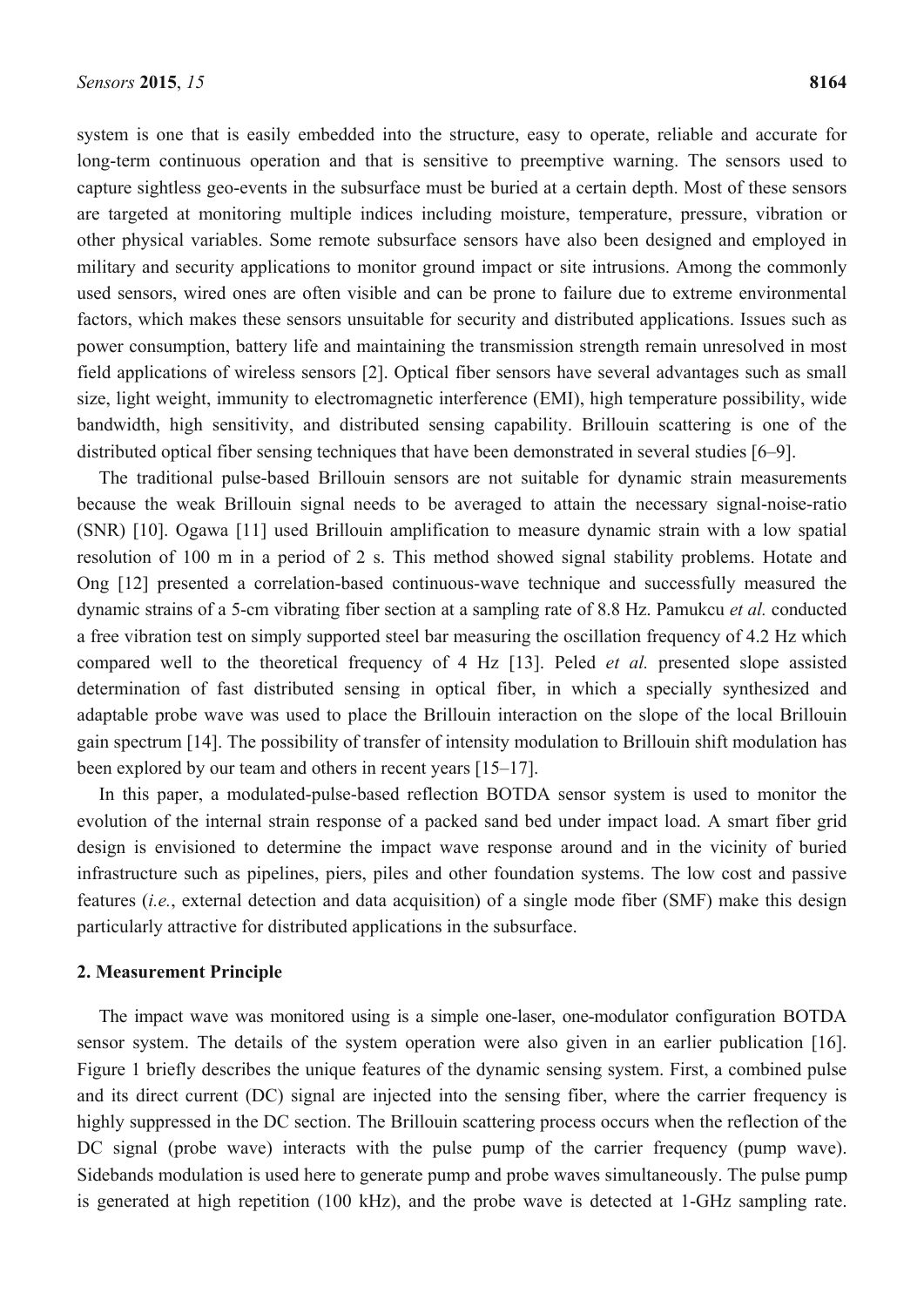Segments storage is applied to acquire repeatedly the time domain signal generated at every sensing point, each at 100-kHz sampling rate, along the entire fiber. The sensing fiber used is SMF-28 with a pump pulse width of 6.25 ns. Finally, the intensity modulation is transferred to Brillouin shift modulation.



**Figure 1.** Distributed Brillouin sensor setup.

Brillouin shift modulation is induced by the strain changes in the sensing fiber. The predetermined strain coefficient for the SMF-28 is 0.05941 MHz/με  $\geq$  16.83 με/MHz [18]. When the pulse light propagates through the optical fiber, a small fraction of light is backscattered. Part of the backscattered light is Brillouin scattering, which results from the interaction between light photons and acoustic waves (phonons). Brillouin scattering light has a frequency shift compared with the input light frequency. This shift is proportional to the acoustic velocity of the wave guide material as follows:

$$
v_B = \frac{2nV_a}{\lambda} \tag{1}
$$

where, *n* is the refractive index,  $V_a$  is the acoustic velocity,  $\lambda$  is the wavelength of the incident light and *νB* is the Brillouin shift. Temperature or strain changes will alter the acoustic velocity in the fiber, and the Brillouin shift will consequently change. In stimulated Brillouin scattering (SBS), the strain profile along the sensing fiber can be extracted by adjusting the frequency difference between the pump and probe waves, which is illustrated in Figure 2. The traveling pulse of light is scattered back from every point along the fiber. Using the velocity of light in the fiber, this time domain information is converted into location, or distance, *l*, from the detector along the fiber:

$$
l = vt/2 \tag{2}
$$

Here, *l* is the distance, *ν* is the light velocity in the fiber and *t* is the measurement time. The spatial resolution, *w*, is determined by the pulse width  $(\Delta \tau)$ , which is defined by the relation:

$$
w = \nu \Delta \tau / 2 \tag{3}
$$

Although the real optical spatial resolution is limited by pulse width as given Equation (3), in this demonstration the sensing fiber sections were placed parallel to each other in a grid at 1-cm intervals to achieve a better actual location resolution.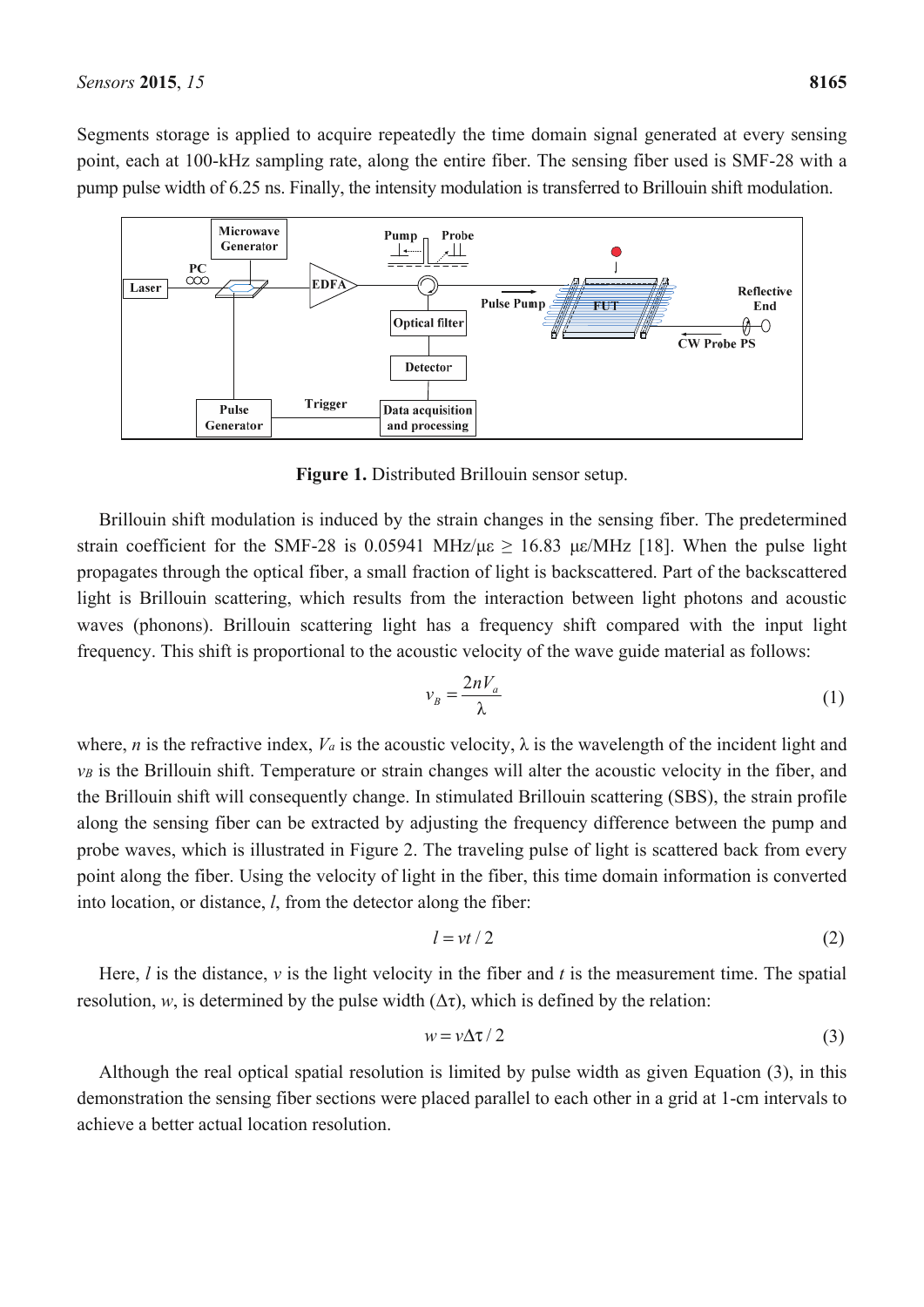

**Figure 2.** Measurement principle in BOTDA system.

### **3. Test Configuration**

The impact wave was generated using a ball-drop test as shown in Figure 3. Figure 3a presents an overview of the guiding frame used to drop the ball from a fixed height to a target location on the sand box. The ball was guided through a cardboard cylinder attached at the top of the frame to control the line of the drop. The height of the free fall was 2 m. A reflective laser trigger system was placed close to the ball contact surface on top of the sand box. The trigger system was a compact self-contained reflective laser transmitter and a receiver with 1-ms interval of response. When the ball passed through the laser beam, the light to the receiver was blocked and, changed the output voltage. The voltage change triggered the start of data acquisition. This triggering system provided an effective approach to record the useful information during the impact interaction time with the least data size. Figure 3b shows the ball used in the experiment. Made of lightweight polymer material, the diameter of the ball was approximately 7.2-cm, weighing only 192.3 g.

Figure 3c shows the fiber placement on the surface of the  $305 \times 305 \times 102$  mm sand bed. The sand used in the experiment was Sandblast 0 (medium sand) with D10 0.5 mm and D50 1 mm. An aluminum frame was used to affix 56-cm-long strands of sensing fiber at 1-cm intervals, providing a grid of 30 fiber strands distributed along the 30-cm width of the sand bed. Parallel placement of the fiber in strands separated by 1-cm distance provided a system with the capability of 1-cm actual location resolution of measurement in the orthogonal direction. An additional layer of sand of 2-cm thickness was packed on top of this fiber grid using a wooden frame fixed on top of the aluminum box, as illustrated in Figure 3a. This arrangement enabled effectively the embedment of the fiber strands under 2-cm-thick packed sand. The fiber grid was designed so that only a pre-stretched section of the fiber worked for sensing, while the remainder of the fiber between the loops of the adjacent strands was left long and loose to assure 1-m resolution of sensing along the entire fiber.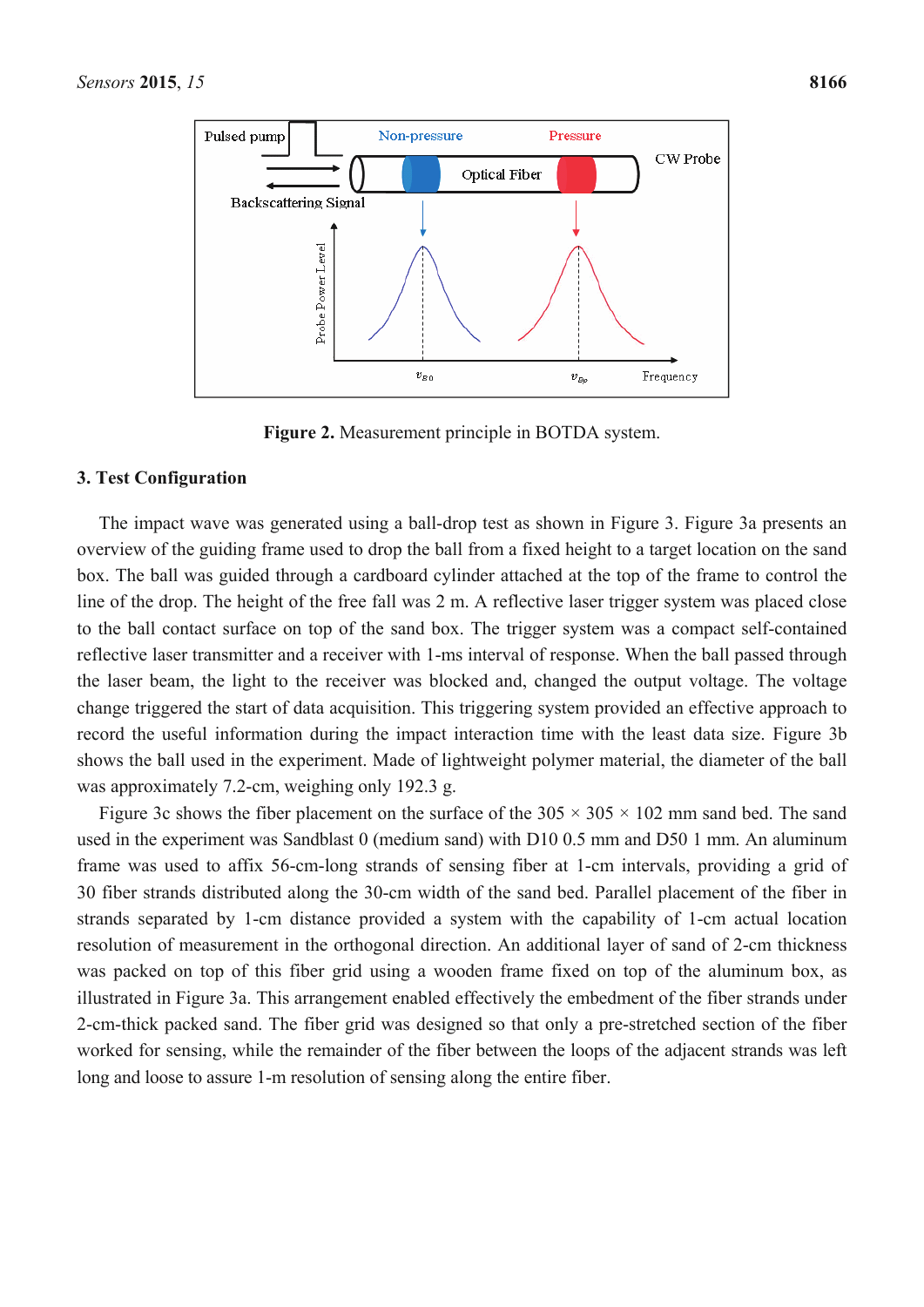

**Figure 3.** (**a**) Impact dynamic testing system; (**b**) ball; (**c**) fiber layout.

When constructing the sensor grid assembly, one end of each strand on the grid was first epoxy glued onto the aluminum frame. Then, exactly the same amount of mass was attached to the other end of each strand to ascertain that every strand was applied the same tensile force and stretched over the same length before securing their free ends to the frame. Once each strand was glued and secured firmly on the frame the hanging masses were removed. The magnitude of the pre-strain achieved in all the strands was assumed to be uniform based on the uniform assembly protocols applied to each strand. In our photonics set up, we used a short pulse to achieve a wider dynamic range and to better discern the differences of the Brillouin shift achieved in each strand during the impact test. These adjustments and techniques were developed early through multiple pre-test trials to assure reliability of the Brillouin shift measurements.

#### **4. Measurement and Results**

Pre-test calibration measurements of baseline interactions of ball-sand and ball-fiber were made under static loading conditions. The fiber was scanned to acquire its initial Brillouin spectrum prior to the ball drop. This spectrum was used to isolate the dynamic strain values from the test data.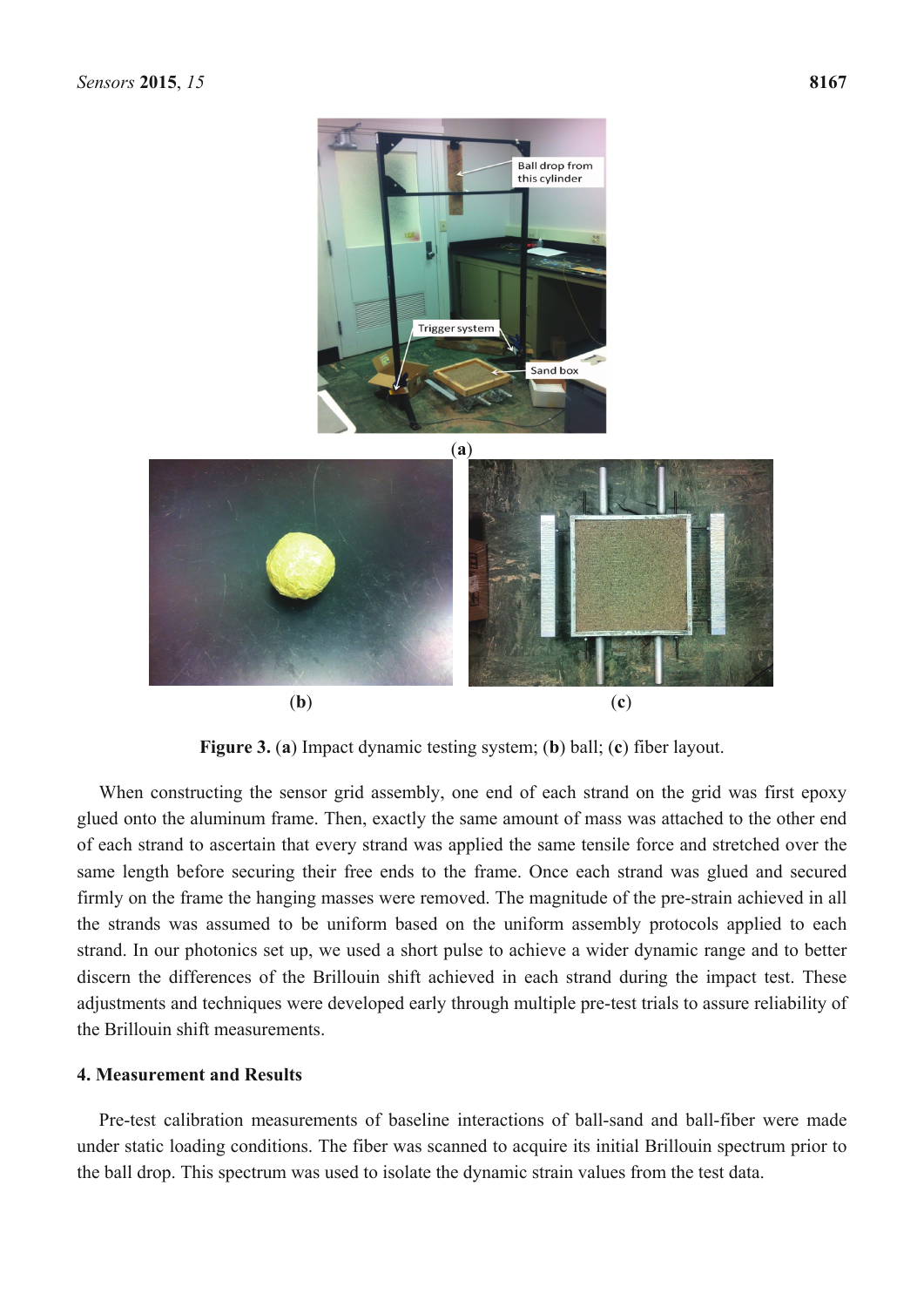Figure 4 shows the time domain test results before and after the ball drop. The time domain signal is based on the 11.20-GHz fixed modulation frequency and is recorded for the total length of the fiber (70 m). In Figure 4, the black colored trace (*i.e*., the dot trace) is the Brillouin intensity signal record before the ball drop. It is noted that when the modulation frequency is close to local Brillouin frequency shift, there should be 30 visible peaks, each one corresponding to one of the stretched fiber strands embedded in the sand. It is hard to discern the total of 30 peaks in Figure 4 because the modulation frequency and local Brillouin frequency shift are mismatching for most as the Brillouin gain signal is low at 11.20 GHz. The red colored trace (*i.e*., the solid trace) is the Brillouin intensity signal record after the ball drop. In general, the two traces are similar except for the central four peaks representing the impact region. These peaks reflect the strain caused by the ball impact in strands No. 9, 10, 11 and 12, owing to the increase in intensity of Brillouin shift matching. Figure 5 clearly shows the impacted and un-impacted regions, where the difference between the before and after ball drop time domain signals is plotted.



**Figure 4.** Static data along the fiber distance (11.20 GHz).



**Figure 5.** Difference of signal between pre and post ball drop (11.20 GHz).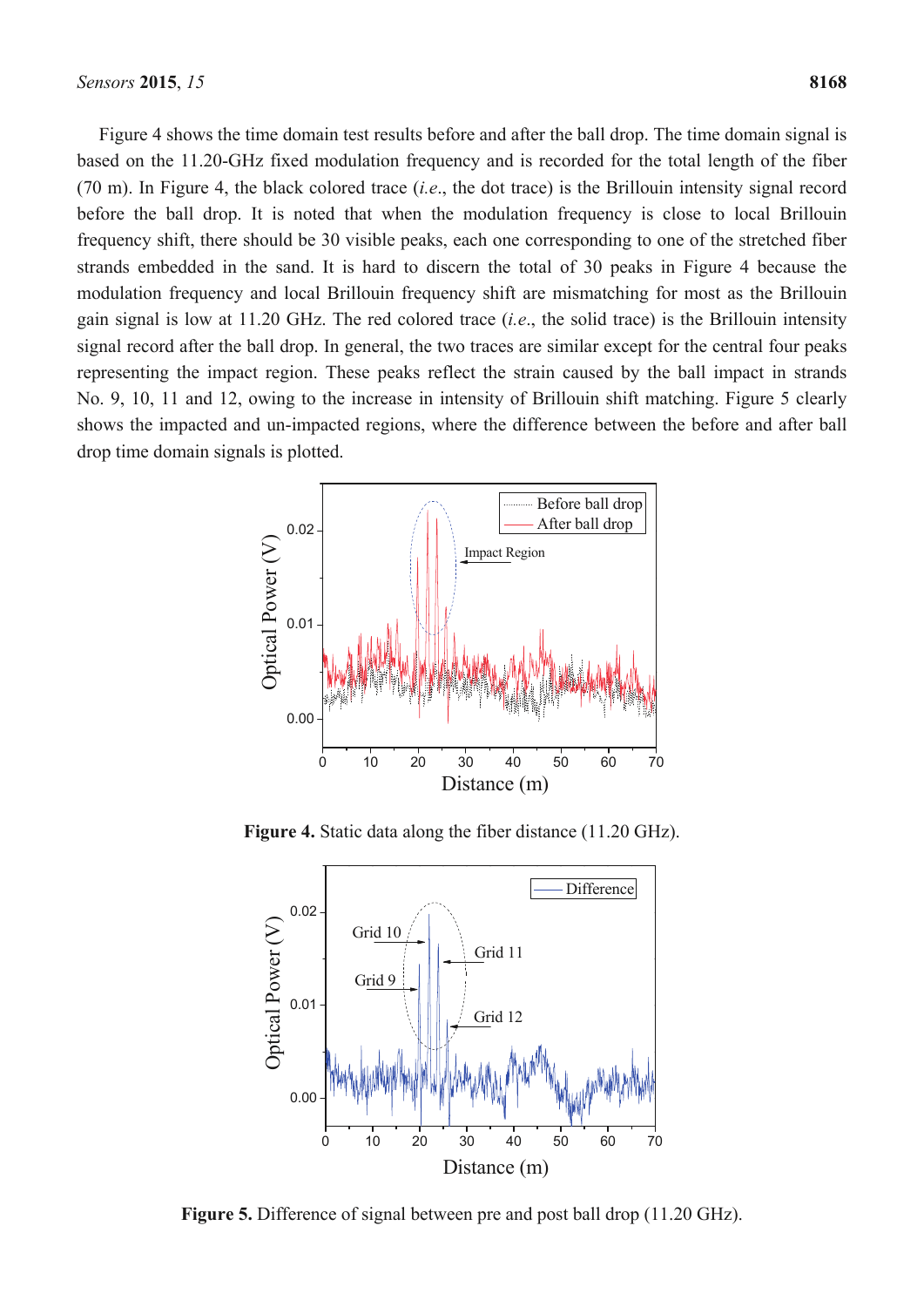In fast dynamic testing, it is not possible to capture the Brillouin spectrum in all the strands in the allotted time of the event. Furthermore, the Brillouin intensity is different for every peak (*i.e.*, position along fiber); therefore, it is necessary to convert the Brillouin intensity signal from the time domain to frequency domain. To illustrate, static Brillouin spectra, fitted with Lorentz curves, are shown for Grid 9 before and after the ball-drop in Figure 6. The Brillouin shift difference and the corresponding power difference are determined as shown in the figure to obtain the linear relationship between the power amplitude and strain. In Figure 6, the square markers represent the Brillouin gain spectrum (BGS) data, and the Lorentz fit is shown as the solid line. The dotted line represents the shifted spectrum. On the graph, the power change  $\Delta A$  is measured as 0.01063 V when the modulation frequency is fixed at 11.20 GHz. This power change corresponds to a Brillouin shift Δ*f* of 50 MHz. Therefore, the linear relationship can be expressed as:



**Figure 6.** Static spectra before and after the ball drop for Grid 9.

It should be noted that this relationship is satisfied when the dynamic signal shift (*i.e*., the voltage change) is on the right slope of the spectrum fit. The maximum Brillouin shift (160 MHz in this demonstration) is limited by the linear slope region of the spectrum. If the dynamic signal shift falls outside of the linear slope region, the linear transfer of shift to intensity would be inaccurate. In previous studies the following linear relation was established between the strain and Brillouin shift for the SMF-28 (Corning) fiber, also used in this experiment:

$$
C_2 = 16.83 \text{ }\mu\text{c/MHz}
$$

The relationship between the strain and signal amplitude can then be described as:

$$
C = C_1 \times C_2 \tag{5}
$$

The calibration constants of optical intensity to strain computed using Equations (4) and (5) as they relate to before and after ball drop measurements of fiber grid strands No. 9, 10, 11 and 12 are given in Table 1.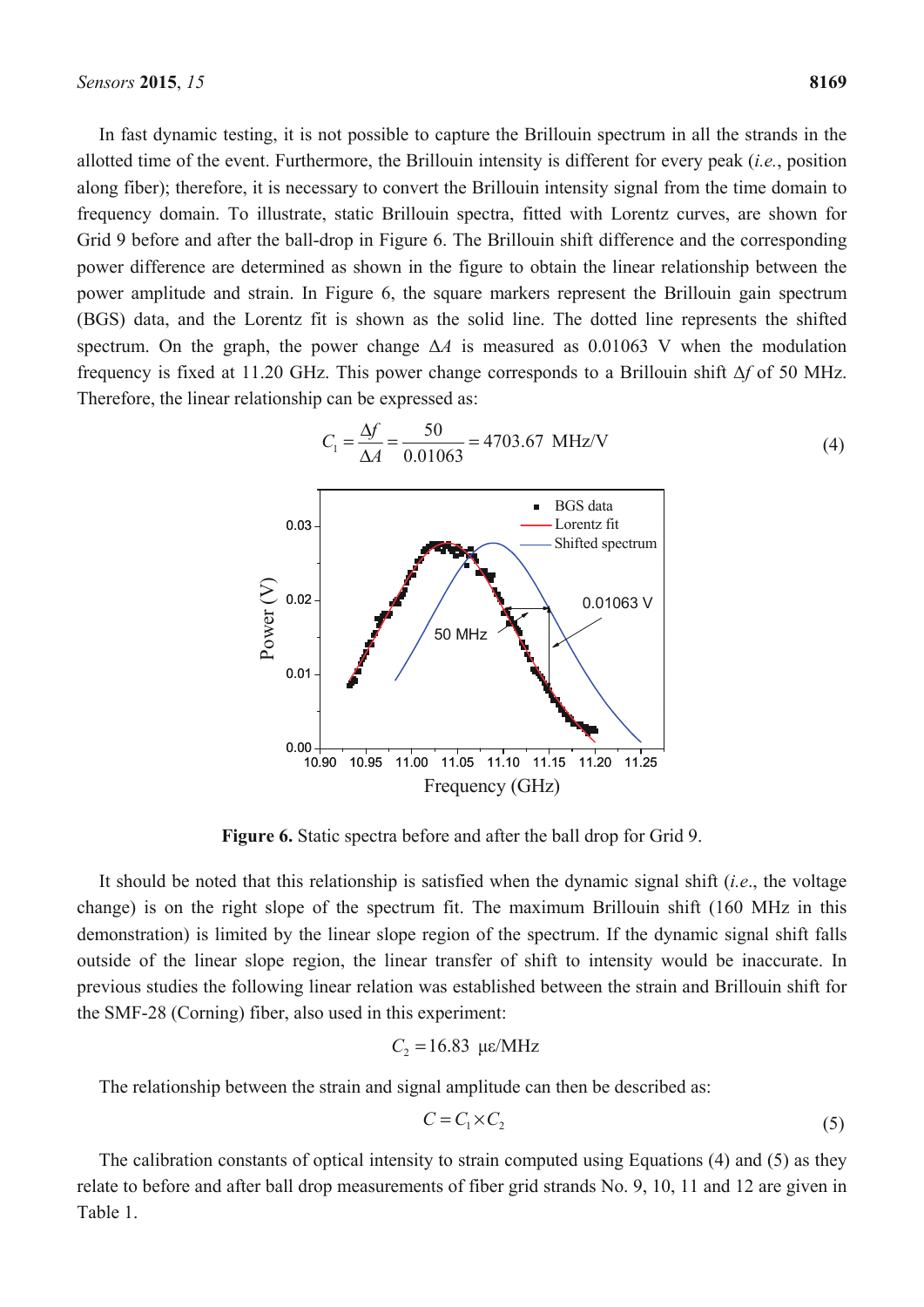| Fiber # | $C_1$ (MHz/V) | $C_2$ ( $\mu \varepsilon$ /MHz) | $C(\mu\epsilon/V)$ |
|---------|---------------|---------------------------------|--------------------|
| 9       | 4703.67       | 16.83                           | 79,162.77          |
| 10      | 3974.54       | 16.83                           | 66,891.51          |
| 11      | 5087.58       | 16.83                           | 85,623.97          |
| 12      | 5281.18       | 16.83                           | 88,882.26          |

**Table 1.** Relationship between amplitude and strain.

Calibration constant of each impacted strand were used to determine the temporal variation of the strains from the power change time domain signal obtained during the impact. The sampling rate of the sensing system was about 1 Gpts/s and the repetition rate of the pump pulse was 100 kHz/s which resulted in 100 kpts/s of sampling for each fiber strand position. Figure 7 shows the acquired temporal data for the four fiber grid strands impacted. To improve the signal noise ratio, 16 times averaging was applied in data processing. The dynamic strains were then computed using the calibration constants determined earlier (Table 1), and plotted as shown in Figure 8. Since the calibrations are linear, the temporal distribution of the strains follows closely the power distribution over time. The event is triggered at 0ms, but the impact does not take place until about 25 ms and lasts only 15 ms, when the fiber strains peak in the range 1500–2200 με.



**Figure 7.** Distributed measurements of a dynamic test for the fiber strands No. 9, 10, 11, 12.



**Figure 8.** Computed strain amplitude distribution.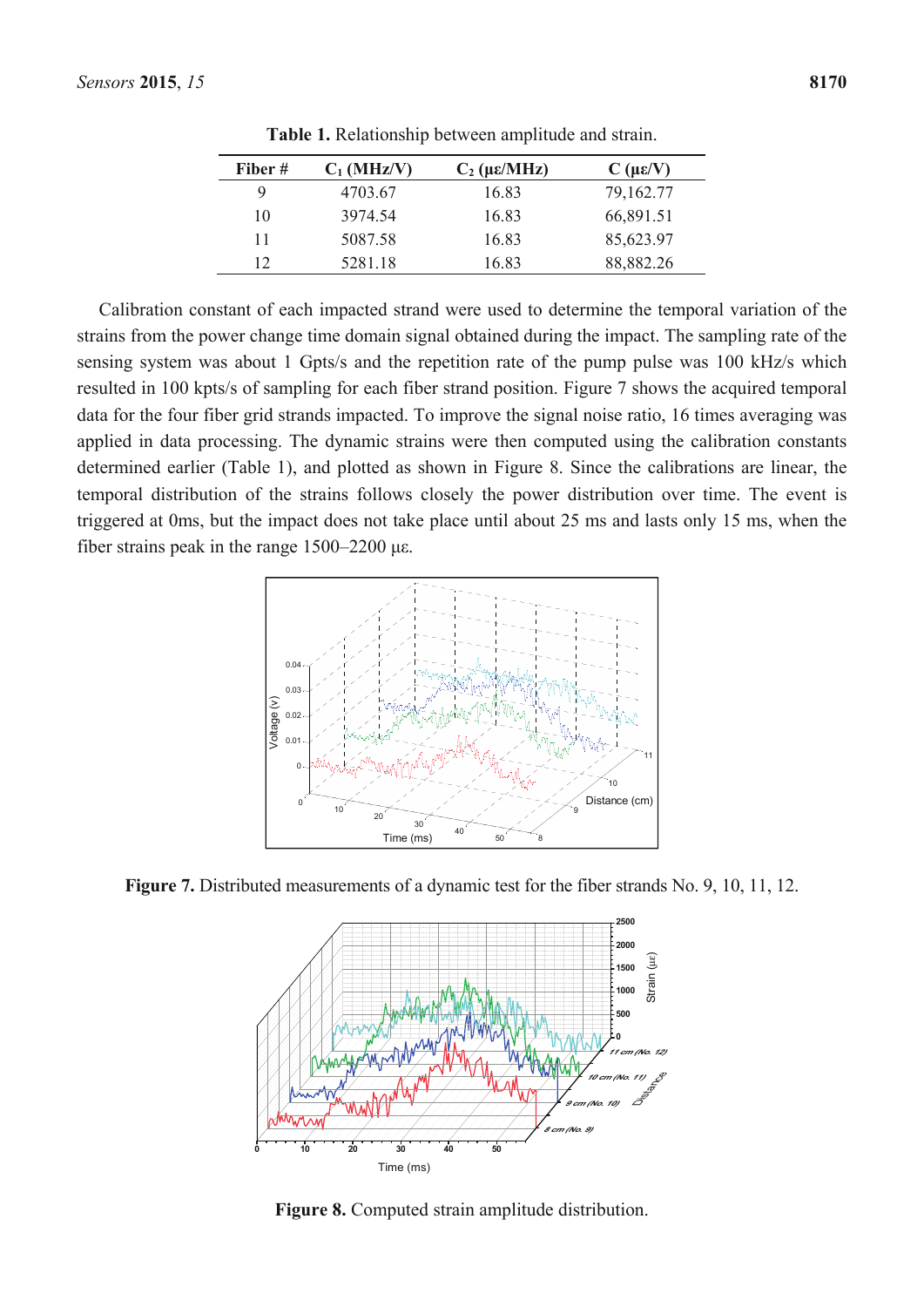# **5. Conclusions**

A novel embeddable BOTDA sensor was used to measure dynamic subsurface strains. The effectiveness of a previously proposed sensing technique to measure dynamic strains as a result of impact loading was confirmed with ball drop experiments on a sandbox. Dynamic changes in several milliseconds and in 1 cm actual location resolution were obtained. The implications of this new measurement system is higly promising as it would enable truly distributed monitoring of vibrations and impact waves on and in vicinity of buried infrastructure where other monitoring techniques may not provide the continuous spatial and temporal coverage required.

# **Acknowledgments**

This material is based upon work supported by the National Science Foundation (NSF) under Grant No. 0855603 and China Postdoctoral Science Foundation. Any opinions, findings, and conclusions or recommendations expressed in this material are those of the author(s) and do not necessarily reflect the views of the NSF.

# **Author Contributions**

Q. Cui, S. Pamukcu and M. Pervizpour conceived and designed the experiments; Q. Cui performed the experiments; Q. Cui and M. Pervizpour analyzed the data; S. Pamukcu contributed reagents/materials/analysis tools; Q., Cui and S. Pamukcu wrote the paper.

# **Conflicts of Interest**

The authors declare no conflict of interest.

# **References**

- 1. Dong, Y.; Bao, X.; Chen, L. Online monitoring of the distributed lateral displacement in large AC power generators using a high spatial resolution brillouin optical fiber sensor. *Smart Mater. Struct.*  **2011**, *20*, doi:10.1088/0964-1726/20/11/115001.
- 2. Bell, T.H.; Barrow, B.J.; Miller, J.T. Subsurface discrimination using electromagnetic induction sensors. *IEEE Trans. Geosci. Remote Sens.* **2001**, *39*, 1286–1293.
- 3. Akyildiz, I.F.; Stuntebeck, E.P. Wireless underground sensor networks: Research challenges. *Ad Hoc Netw.* **2006**, *4*, 669–686.
- 4. Dong, Y.; Bao, X.; Li, W. Differential brillouin gain for improving the temperature accuracy and spatial resolution in a long-distance distributed fiber sensor. *Appl. Opt.* **2009**, *48*, 4297–4301.
- 5. Dong, Y.; Zhang, H.; Chen, L.; Bao, X. 2 cm spatial-resolution and 2 km range brillouin optical fiber sensor using a transient differential pulse pair. *Appl. Opt.* **2012**, *51*, 1229–1235.
- 6. Ohno, H.; Naruse, H.; Kihara, M.; Shimada, A. Industrial applications of the botdr optical fiber strain sensor. *Opt. Fiber Technol.* **2001**, *7*, 45–64.